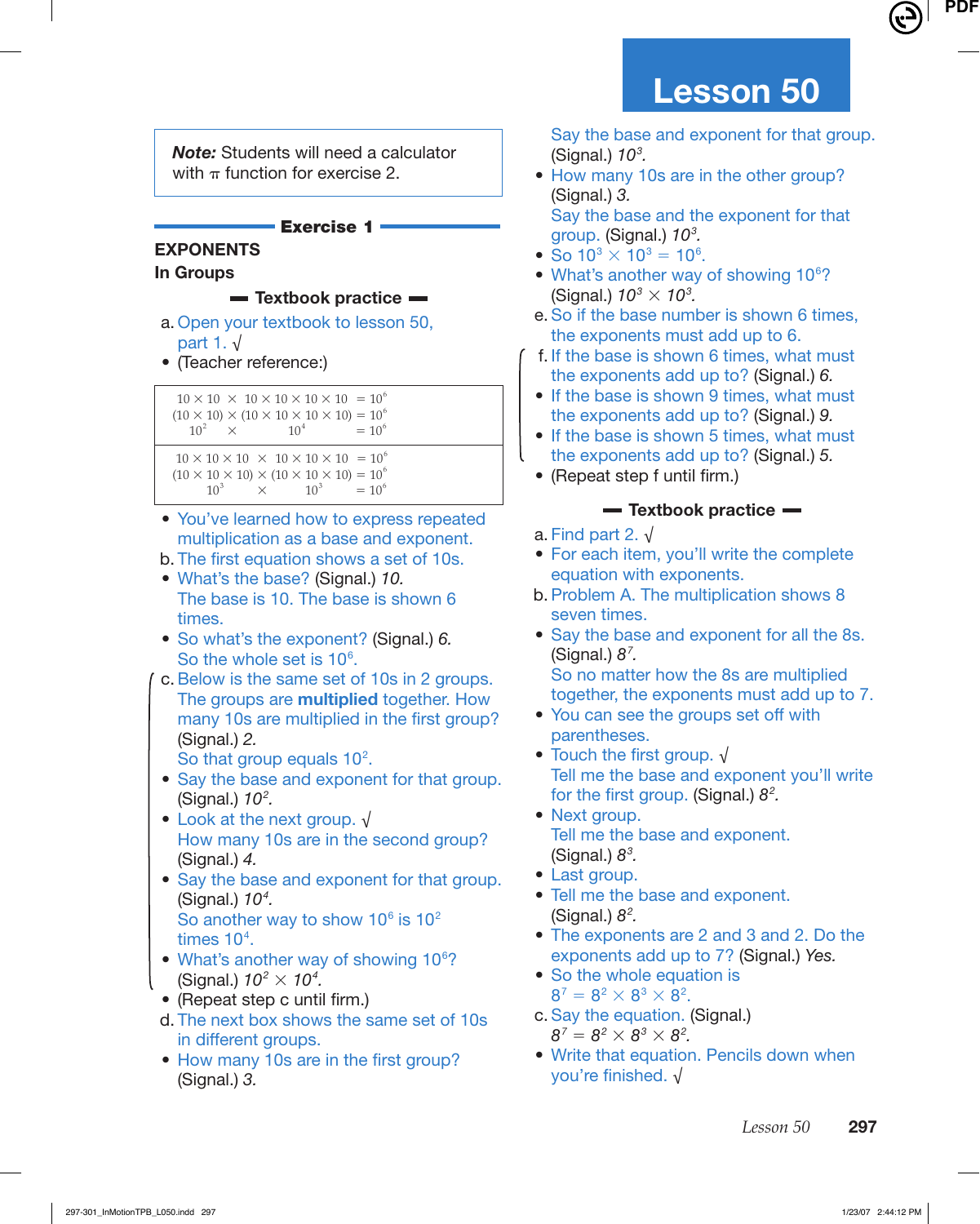**50**

• (Write on the board:) [50:1A]

**a.**  $8^7 = 8^2 \times 8^3 \times 8^2$ 

- Here's what you should have.
- d. Write the complete equation for problem B. Pencils down when you're finished. (Observe students and give feedback.)
- (Write on the board:) [50:1B]

**b.**  $7^5 = 7^3 \times 7^2$ 

- Here's what you should have.
- e. Write the complete equation for the rest of the items in part 2. Pencils down when vou're finished.
- (Observe students and give feedback.)
- f. Check your work. Read each equation.
- Equation C. (Signal.)  $9^9 = 9^4 \times 9^2 \times 9^3$ .
- Equation D. (Signal.)  $5^4 = 5^2 \times 5^2$ .
- Equation E. (Signal.)  $10^8 = 10^3 \times 10^3 \times$  $10^2$ .
- g. Raise your hand if you got everything right. √

#### **Exercise 2**

# **CIRCUMFERENCE/DIAMETER**

**Textbook practice**

- a. Find part 3.  $\sqrt{ }$
- b. You're going to work problems that start with the equation for the circumference of a circle.
- What's the name for 3**.**14? (Signal.) Pi.
- Say the equation for the circumference of a circle. (Signal.)  $C = \pi D$ .
- For some problems, you'll find the diameter. For others, you'll find the circumference.
- c. Touch circle A. √
- What is given, the circumference or the diameter? (Signal.) Circumference.
- So you solve for the diameter.
- What do you solve for? (Signal.) Diameter.
- d. Circle B. What is given, the circumference or the diameter? (Signal.) Diameter.
- So what do you solve for? (Signal.) Circumference.
- e. Circle C. What is given? (Signal.) Circumference.
- So what do you solve for? (Signal.) Diameter.
- f. Circle D. What is given? (Signal.) Diameter.
- So what do you solve for? (Signal.) Circumference.
- g. Circle E. What is given? (Signal.) Circumference.
- So what do you solve for? (Signal.) Diameter.
- h. Work problem A. Use the  $\pi$  key on your calculator. Pencils down when you're finished.

(Observe students and give feedback.)

• (Write on the board:) [50:2A]

**a.** 
$$
C = \pi d
$$

$$
\left(\frac{1}{\pi}\right)11 = \pi d \left(\frac{1}{\pi}\right)
$$

$$
\frac{11}{\pi} = d
$$

$$
3.50 \text{ m}
$$

- Here's what you should have.
- The circumference is 11 meters. What problem did you work on your calculator? (Signal.)  $11 \div \pi$ .
- What's the diameter? (Signal.) 3*.*50 meters.
- i. Work problem B. Pencils down when you're finished.

(Observe students and give feedback.)

• (Write on the board:) [50:2B]

**b.** 
$$
C = \pi d
$$
  
\n $C = \pi (4.5)$   
\n14.14 yd

- Here's what you should have.
- The diameter is 4**.**5 yards.
- What problem did you work on your calculator? (Signal.)  $\pi \times 4.5$ .
- What's the circumference? (Signal.) 14*.*14 yards. [14*.*13 if 3**.**14 is used.]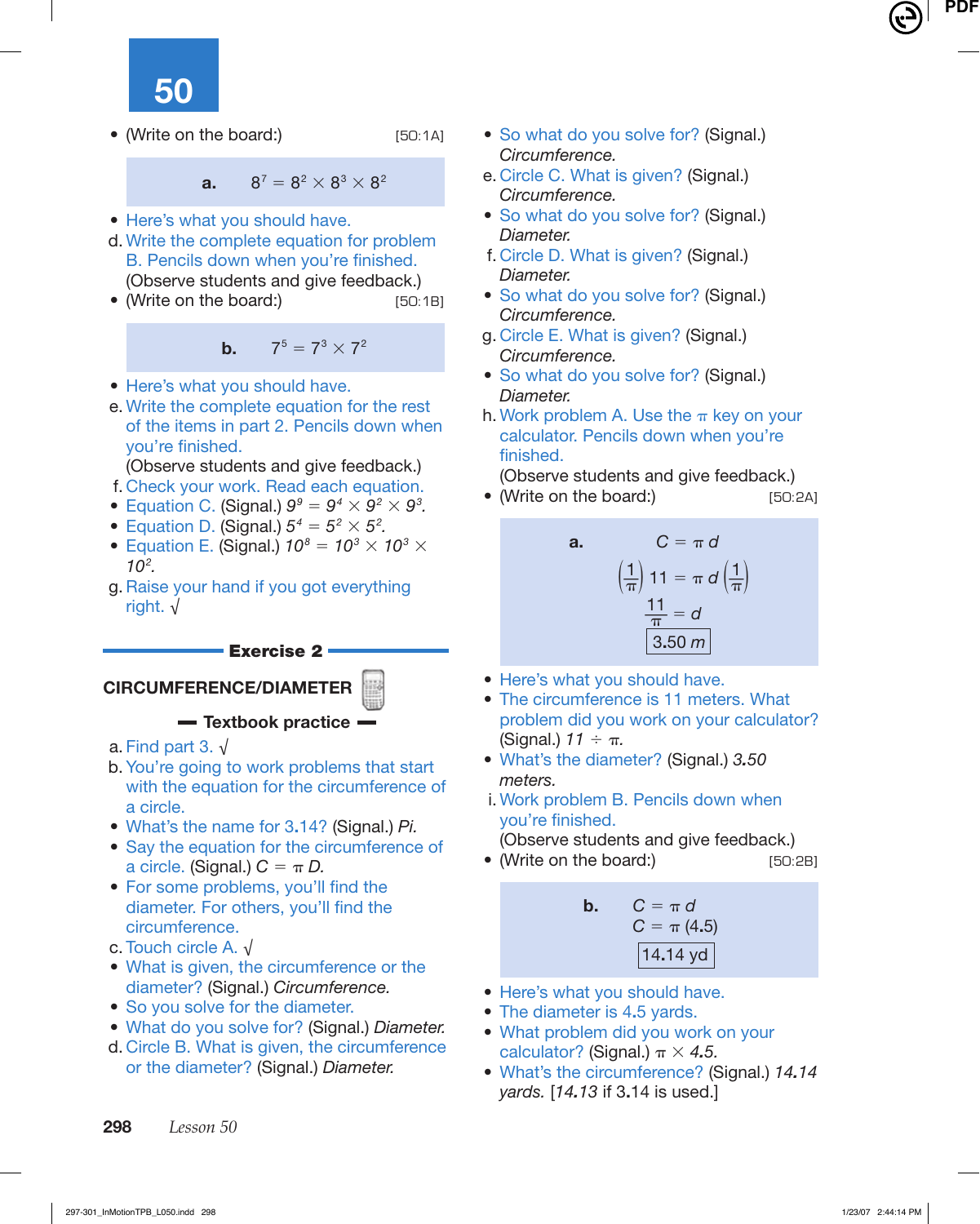• (Write to show:) [50:3B]

 j. Work the rest of the problems in part 3. Pencils down when you're finished. (Observe students and give feedback.)

- k. Check your work.
- l. Problem C. The circumference is 2**.**08 feet.
- What problem did you work on your calculator? (Signal.) 2*.*08 ÷ π.
- What's the diameter? (Signal.) 0*.*66 feet.
- m. Problem D. The diameter is 29 inches.
- What problem did you work on your calculator? (Signal.)  $\pi \times 29$ .
- What's the circumference? (Signal.) 91*.*11 inches. [91*.*06 if 3**.**14 is used.]
- n. Problem E. The circumference is 0**.**8 centimeters.
- What problem did you work on your calculator? (Signal.) *.*8 ÷ π.
- What's the diameter? (Signal.) 0*.*25 centimeters.

#### **Exercise 3**

# **RATE EQUATIONS**

#### **Reverse Order**

#### **Textbook practice**

- a. Find part 4.  $\sqrt{ }$
- These are problems you solve with rate equations.
- Last time you wrote the equations so they start with the unit that answers the question.
- b. Problem A: A machine produces pencils at the rate of 120 pencils per minute. How long will it take the machine to produce 40 pencils?
- Raise your hand when you know which unit the problem asks about. √
- Which unit? (Signal.) Minutes.
- (Write on the board:) [50:3A]

**a.**  $m = m$ 

- Start with the simple equation  $M = M$ , and complete the rate equation. Pencils down when you've done that much. (Observe students and give feedback.)
- Check your work.

$$
m = \left(\frac{m}{\rho}\right)\rho
$$

• Here's what you should have:  $M = M$  over P times P.

**a.** m =

- c. Problem B: There are 3.5 pounds of flour for every pound of sugar. How many pounds of flour are used if 10 pounds of sugar are used?
- Tell me which unit the problem asks about. (Pause. Signal.) Pounds of flour.
- Skip 5 lines. Start with the simple equation  $PF = PF$ , and complete the rate equation. Pencils down when you're finished.

(Observe students and give feedback.)

- Check your work.
- (Write on the board:) [50:3C]

**b.** 
$$
pf = \left(\frac{pf}{ps}\right)ps
$$

- Here's what you should have:  $PF = PF$ over PS times PS.
- d. Write letter equations for problems in C and D. Leave space below each equation. Pencils down when you've done that much.

(Observe students and give feedback.)

- Problem C. Read the equation that begins with W. (Signal.)  $W = (W/M) M$ .
- Problem D. Read the equation that begins with CM. (Signal.)  $CM = (CM/Y)$  Y.
- e. Now work all the problems in part 4. Answer each question with a number and a unit name. Pencils down when you're finished.

(Observe students and give feedback.)

- f. Check your work.
- Problem A. How long will it take to produce 40 pencils? (Signal.) 1/3 minute.
- Problem B. How many pounds of flour are used? (Signal.) 35 pounds.
- Problem C. How many women work in the factory? (Signal.) 160 women.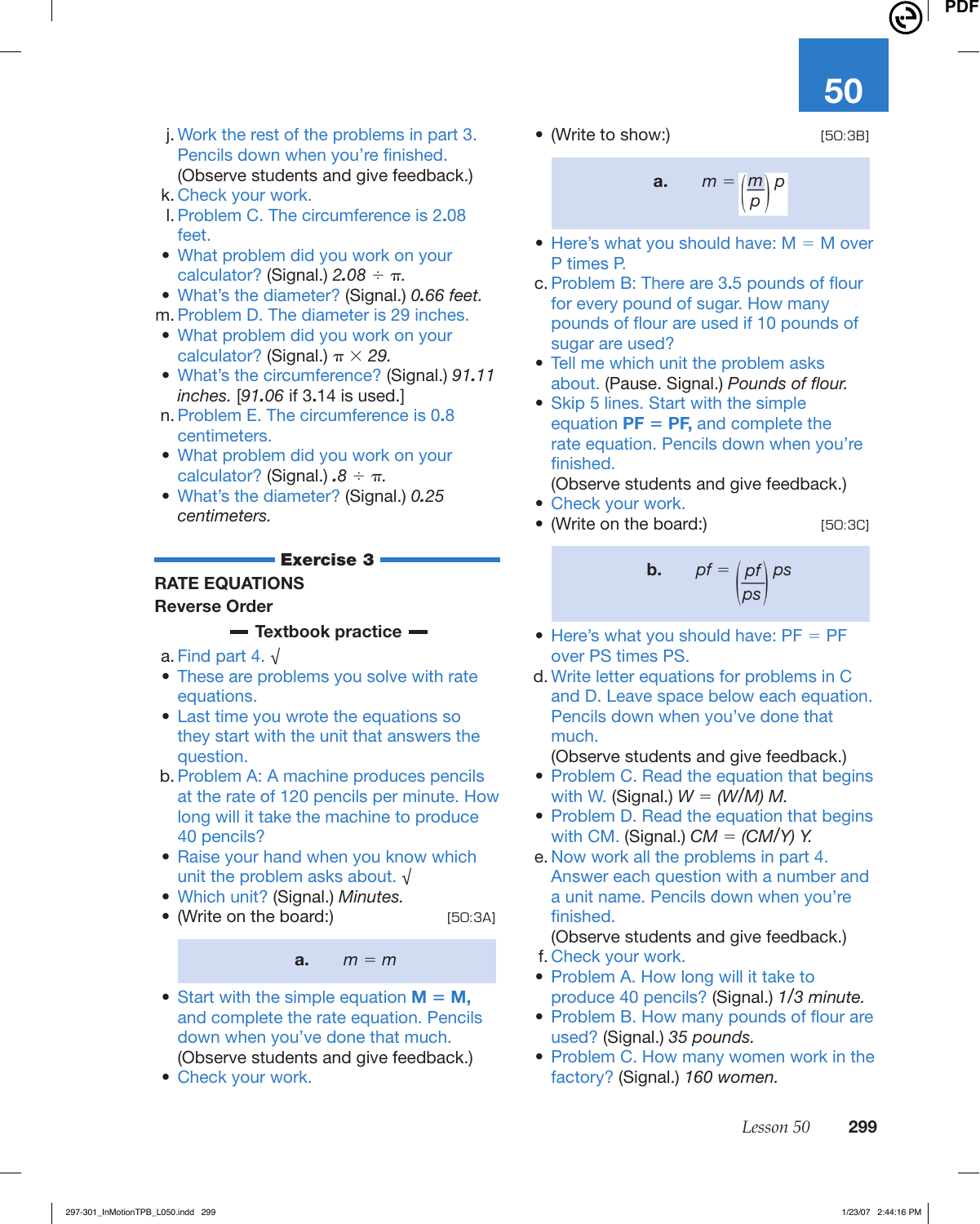• Problem D. How much will the diameter increase? (Signal.) 18 and 2/3 centimeters.

#### **Exercise 4**

# **MULTIPLYING INTEGERS**

#### **Textbook practice**

- a. Find part 5.  $\sqrt{ }$
- These are multiplication problems with signed numbers.
- b. Remember the rules for multiplying 2 values.
- If the signs are the same, what is the sign in the answer? (Signal.) Plus.
- If the signs are different, what is the sign in the answer? (Signal.) Minus.
- (Repeat step b until firm.)
- c. Everybody, read problem A. (Signal.)  $-5$  ( $-2.3$ ).
- Are the signs the same or different? (Signal.) Same.
- So what's the sign in the answer? (Signal.) Plus.
- d. Read problem B. (Signal.)  $3/8$  (+ 5).
- Are the signs the same or different? (Signal.) Different.
- So what's the sign in the answer? (Signal.) Minus.
- e. Copy the problems in part 5 and work them.
- Remember, first figure out the sign in the answer. Then multiply to find the number part of the answer. Pencils down when vou're finished.
	- (Observe students and give feedback.)
- f. Check your work.
- Problem A: 5 ( 2**.**3). What's the answer? (Signal.) + 11*.*5.
- Problem B:  $-3/8$  (+ 5). What's the answer? (Signal.) –  $15/8$ .
- Problem C: + 6**.**4 (– 10). What's the answer? (Signal.) –  $64$ .
- Problem D: **.**4 (+ 2). What's the answer? (Signal.) – *.*8.
- Problem E:  $-7$  ( $-1$ ). What's the answer? (Signal.)  $+ 7$ .
- Problem F:  $-5/7$  ( $-6$ ). What's the answer? (Signal.)  $+30/7$ .
- Problem G:  $+ 1 (-6)$ . What's the answer? (Signal.) – 6.
- Problem H:  $-2/3$  (+ 7). What's the answer? (Signal.) –  $14/3$ .

# **Exercise 5**

# **ALGEBRA**

## **Like Terms on Both Sides**

## **Textbook practice**

- a. Find part 6. √
- b. Problem A:  $9W 3W = 10 + W 4$ .
- Remember the steps: First, combine like terms on each side. Then add or subtract to get a letter term on 1 side and a number term on the other side. Then solve for the letter. Pencils down when you've finished problem A.

(Observe students and give feedback.)

• (Write on the board:) [50:5A]

**a.** 
$$
9w - 3w = 10 + w - 4
$$

$$
6w = 6 + w
$$

$$
-w = -w
$$

$$
\left(\frac{1}{5}\right)5w = 6\left(\frac{1}{5}\right)
$$

$$
w = \frac{6}{5}
$$

- The equation with combined like terms is  $6W = 6 + W$ .
- You subtract W from both sides. You get the equation  $5W = 6$ . So  $W = 6/5$ .
- c. Problem B:  $4R 1 13 R = 3 + 4$ .
- Combine the like terms. Then solve for R. Pencils down when you're finished. (Observe students and give feedback.)
- (Write on the board:) [50:5B]

**b.** 
$$
4r - 1 - 13 - r = 3 + 4
$$
  
\n $3r - 14 = 7$   
\n $+ 14 + 14$   
\n $\frac{1}{3}$ 3r = 21 $\left(\frac{1}{3}\right)$   
\n $r = 7$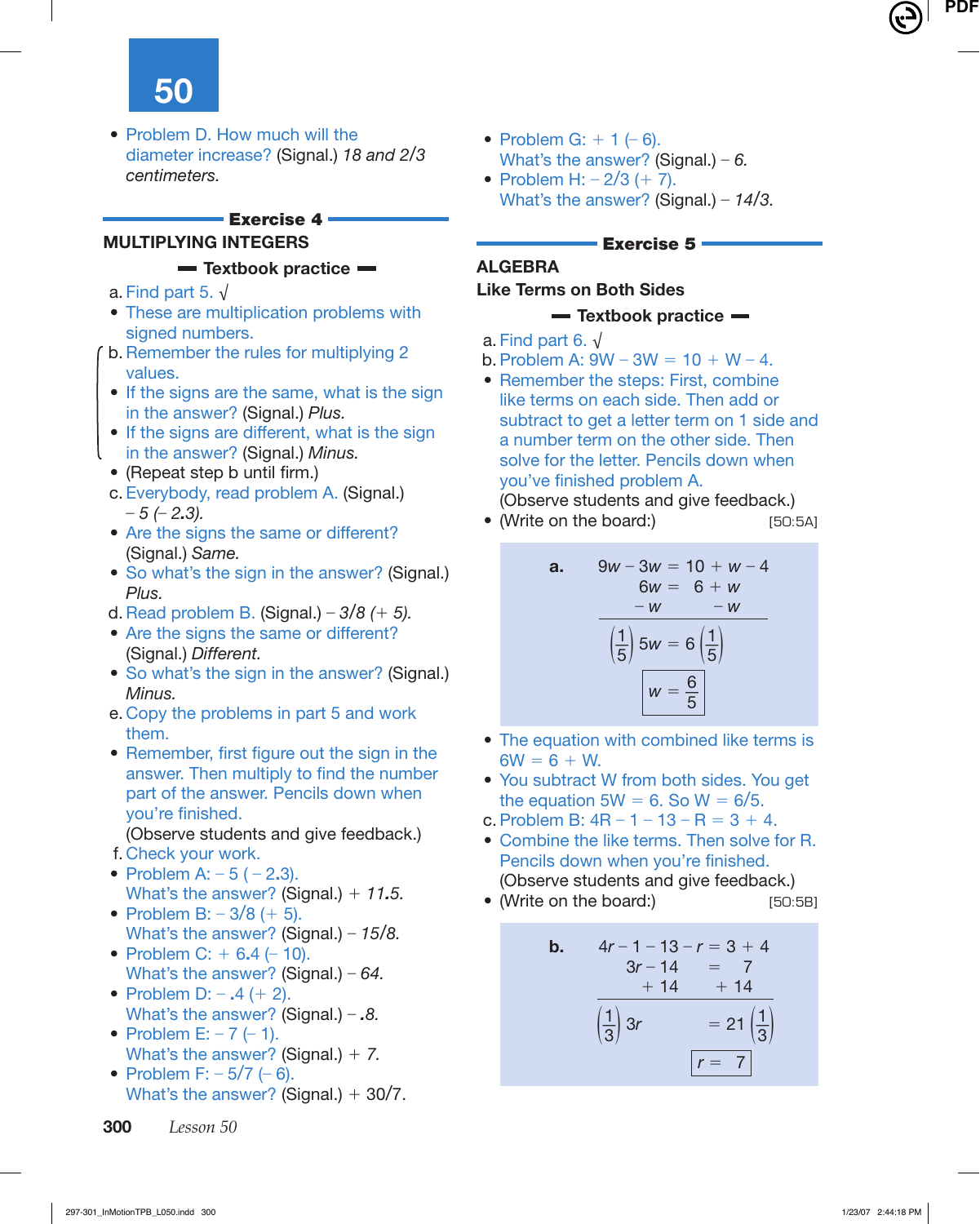- Read the equation with combined like terms. (Signal.)  $3R - 14 = 7$ .
- What do you do to change both sides? (Signal.) Add 14. So  $3R = 21$ .
- What does R equal? (Signal.) 7.
- d. Problem C:  $10 2 = 2$  thirds H + 6 + 5 thirds H.
- Combine the like terms. Then figure out what H equals. Pencils down when you're finished.

(Observe students and give feedback.)

• (Write on the board:) [50:5C]

**c.** 
$$
10-2 = \frac{2}{3}h + 6 + \frac{5}{3}h
$$
  
 $8 = \frac{7}{3}h + 6$   
 $\frac{-6}{\left(\frac{3}{7}\right)2} = \frac{7}{3}h\left(\frac{3}{7}\right)$   
 $\frac{6}{7} = h$ 

- Read the equation with combined like terms. (Signal.)  $8 = 7$  thirds  $H + 6$ .
- What do you do to change both sides? (Signal.) Subtract 6.
- What does H equal? (Signal.) 6/7.
- e. Problem D:  $11K 4K = 15 + 2K 5$ .
- Combine the like terms. Then figure out what K equals. Pencils down when you're finished.

(Observe students and give feedback.)

• (Write on the board:) [50:5D]

**d.** 
$$
11k - 4k = 15 + 2k - 5
$$
  
\n $7k = 10 + 2k$   
\n $-2k - 2k$   
\n $\left(\frac{1}{5}\right) 5k = 10 \left(\frac{1}{5}\right)$   
\n $k = 2$ 

- Read the equation with combined like terms. (Signal.)  $7K = 10 + 2K$ .
- What do you do to change both sides? (Signal.) Subtract 2K.
- What does K equal? (Signal.) 2.
- f. Problem E:  $3G 7G 10 + 40 = G$ .
- Combine the like terms. Then figure out what G equals. Pencils down when you're finished.

(Observe students and give feedback.)

• (Write on the board:) [50:5E]



- Read the equation with combined like terms. (Signal.) –  $4G + 30 = G$ .
- What do you do to change both sides? (Signal.) Add 4G.
- What does G equal? (Signal.) 6.

#### **Exercise 6 INDEPENDENT WORK**

**Assign Independent Work: textbook parts 7 – 12 and workbook parts 1 and 2.**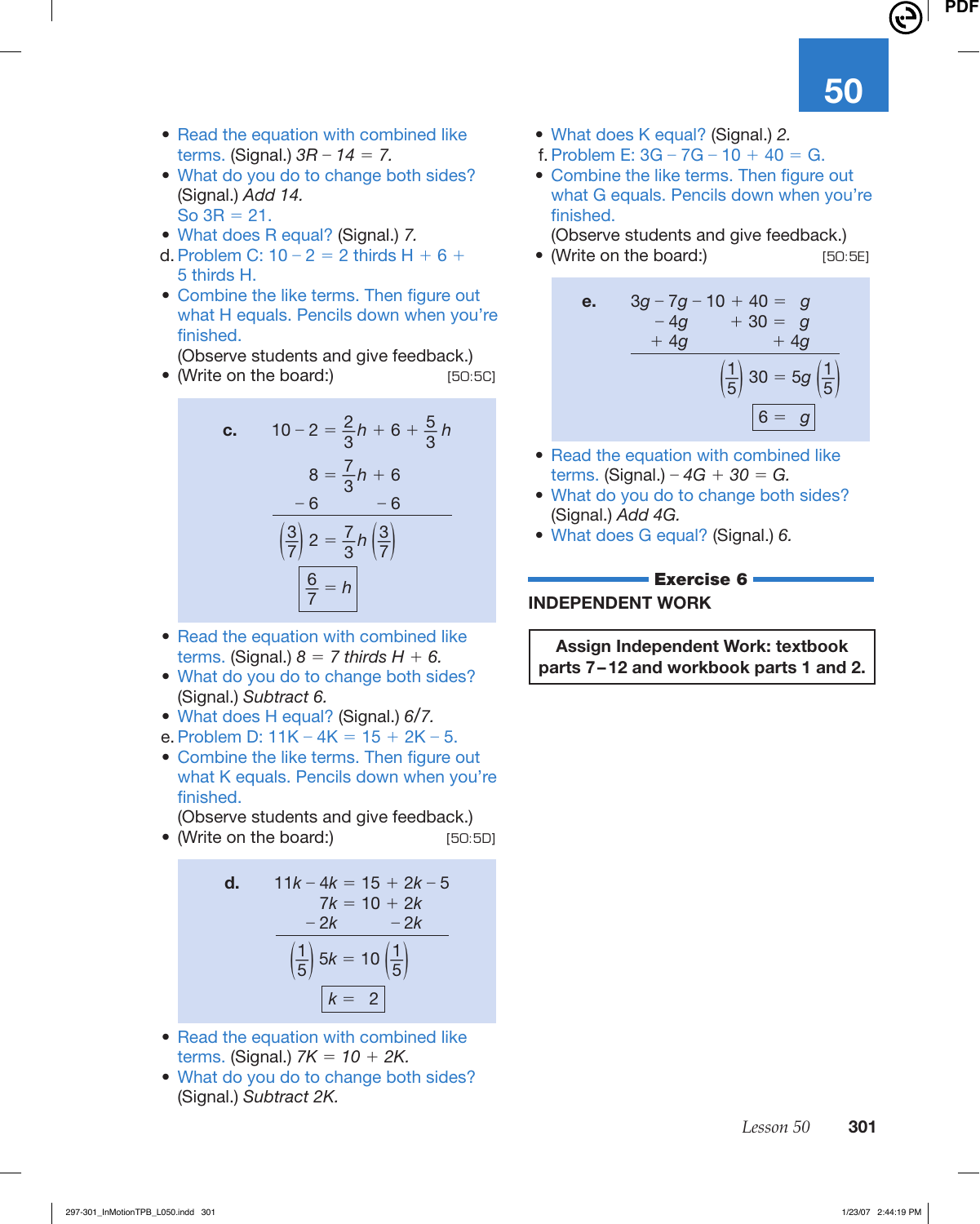**Lesson 92**

**Part 1 Rewriting Large Numbers** 

|                                                              | $50,300 =$ |     | $\times$ 10 $\blacksquare$    |
|--------------------------------------------------------------|------------|-----|-------------------------------|
| $\triangle$ Copy the digits before the final zeros.          |            | 503 | $\sim \times 10$              |
| $\blacklozenge$ Write a decimal point after the first digit. |            |     | $5.03 \times 10$              |
| $\blacklozenge$ Write the exponent for 10.                   |            |     | 5.03 $\times$ 10 <sup>4</sup> |
|                                                              |            |     |                               |



# **Independent Work**

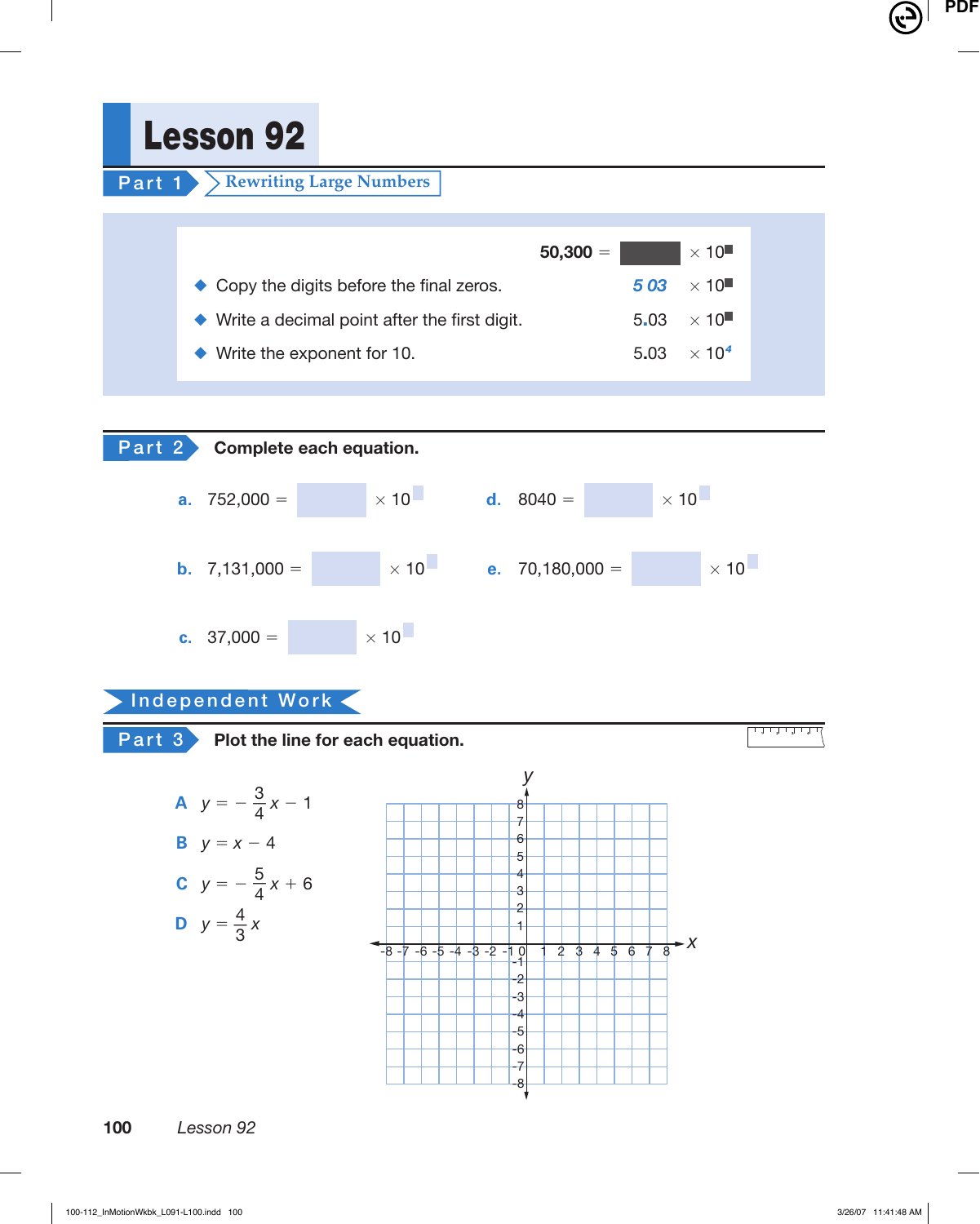# **Lesson 50**



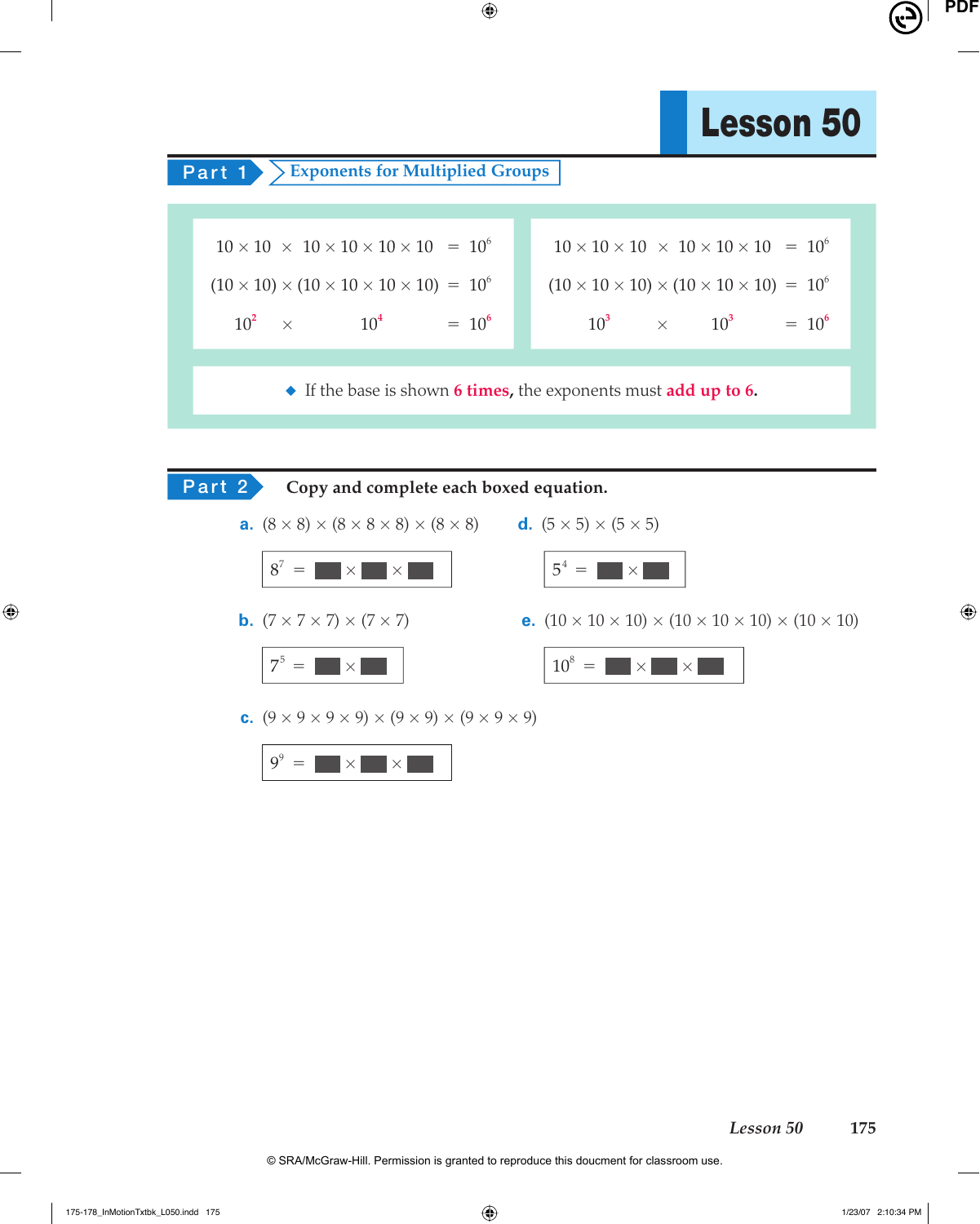

# **Part 4 For each problem, write the rate equation with letters. Start with the letter that answers the question. Then work the problem.**

- **a.** A machine produces pencils at the rate of 120 pencils per minute. How long will it take to produce 40 pencils?
- **b.** There are 3.5 pounds of flour for every pound of sugar. How many pounds of flour are used if 10 pounds of sugar are used?
- **c.** How many women work in a factory that employs 96 men if the ratio of men to women is 3 to 5?
- **d.** A tree trunk grows at a steady rate. If the diameter of the tree trunk increases by 8 centimeters in 3 years, by how much will the diameter increase in 7 years?

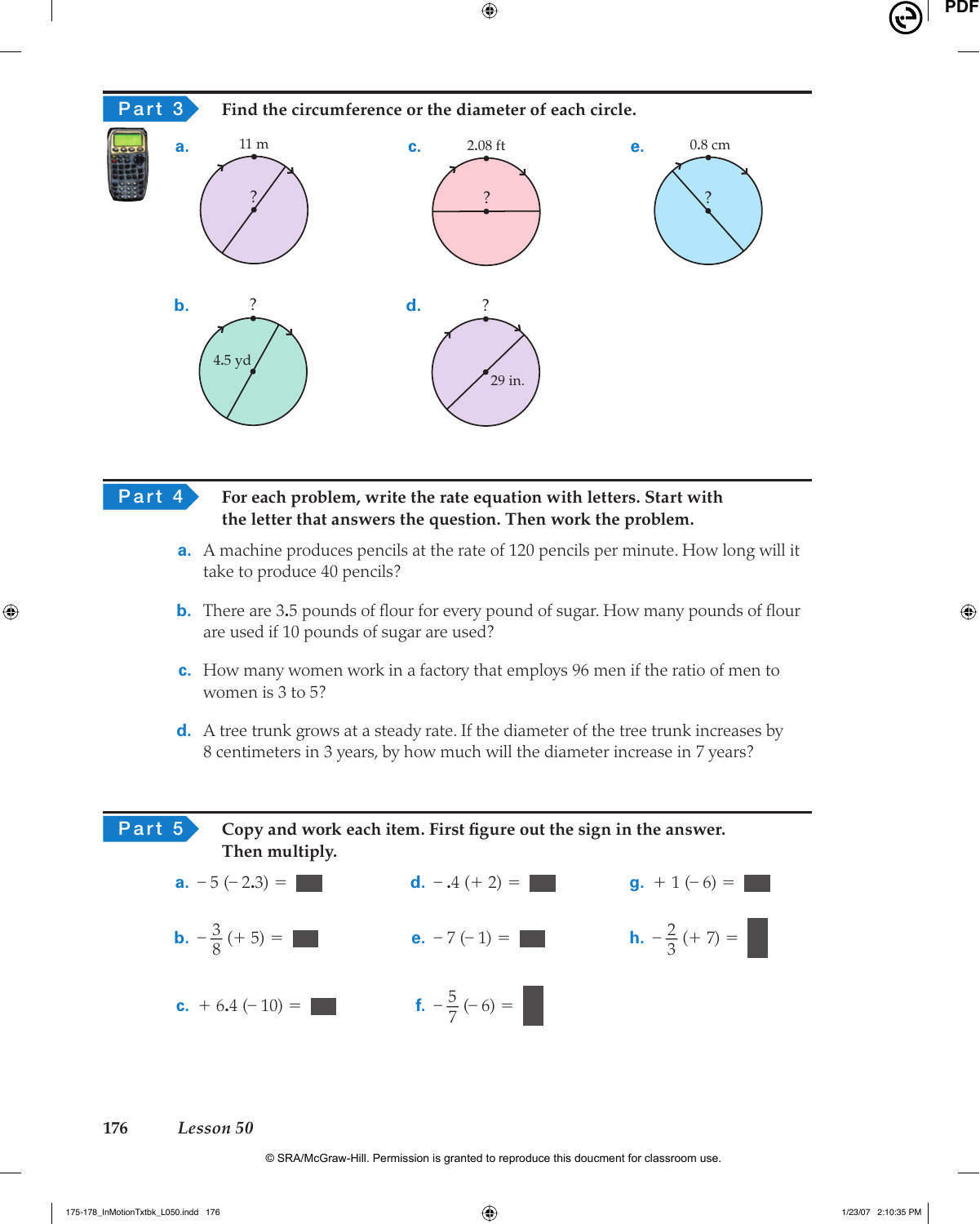**Part 6 Copy each equation. Rewrite each equation with like terms combined. Then solve for the letter.**

**e.**  $3g - 7g - 10 + 40 = g$ 

**a.** 
$$
9w - 3w = 10 + w - 4
$$
   
**d.**  $11k - 4k = 15 + 2k - 5$ 

**b.** 
$$
4r - 1 - 13 - r = 3 + 4
$$

**c.** 
$$
10-2 = \frac{2}{3}h + 6 + \frac{5}{3}h
$$

#### **Independent Work**

# **Part 7 Work each problem.**

- **a.** The jeans cost \$11**.**30 less than the coat. The jeans cost \$17**.**55. How much did the coat cost?
- **b.** There were 63 people in the park. 17 were on vacation. How many were not on vacation?
- **c.** Jon's shoes were 1**.**3 inches shorter than Eric's shoes. Jon's shoes were 10**.**5 inches long. How long were Eric's shoes?
- **d.** There are 72 boys and 59 girls at the show. How many children are at the show?
- **e.** The number of tables is  $\frac{2}{3}$  the number of people. There are 42 tables. How many people are there?

**Part 8 Complete each equation to show the base and exponent. a.**  $8 \times 8 \times 8 \times 8 \times 8 =$  **b.**  $10 \times 10 \times 10 =$ **Part 9 Solve each problem. a.**  $2t - 30m = 20$   $m =$ 5 **c.**  $\frac{1}{8}r + t = 1$   $r = -3$ **b.**  $14 + m = 2k$   $m = 12$